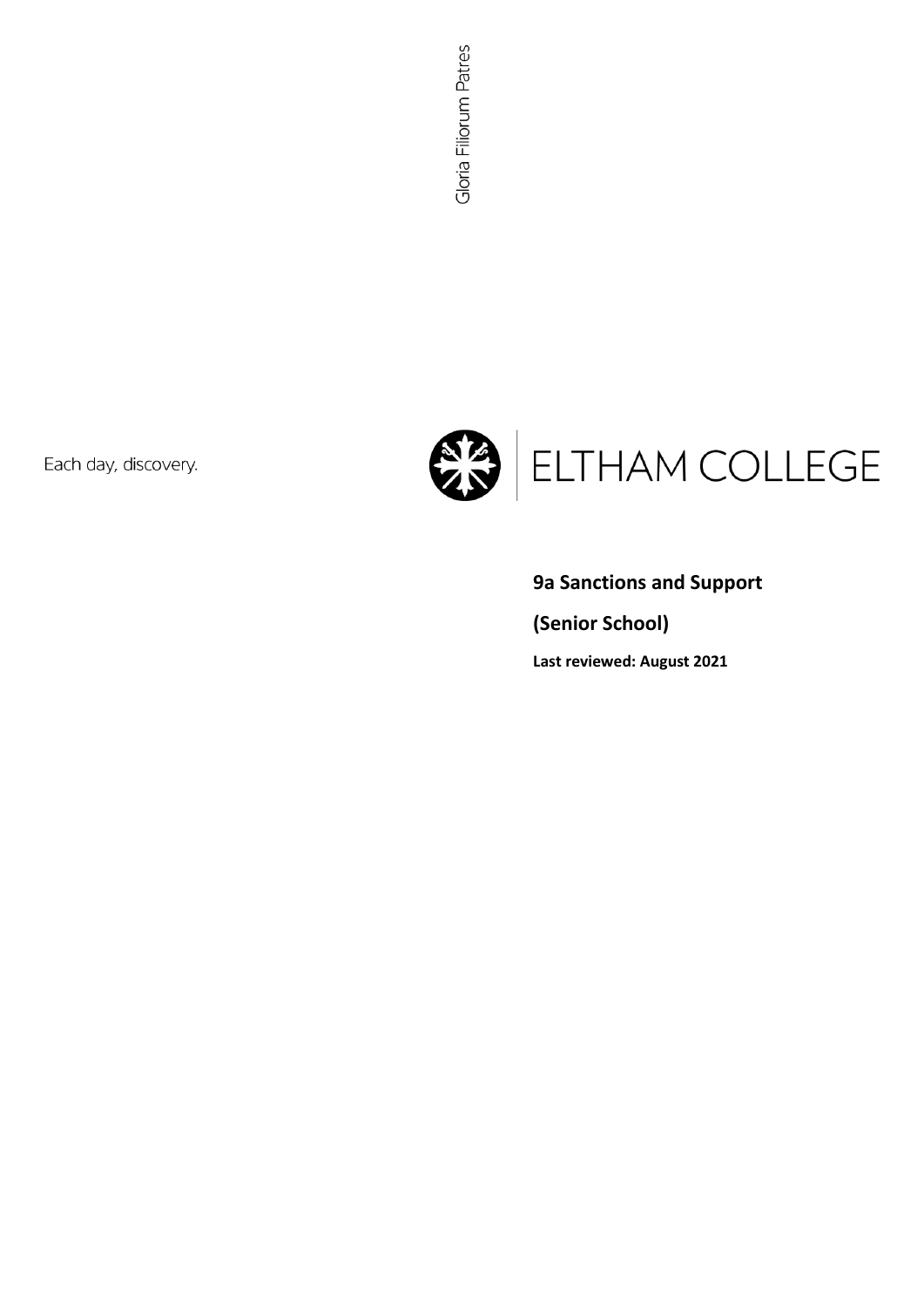

# **Version Control Information**

| <b>Reason For Amendment</b>    | Name            | Date             | Main changes                                                                                                                                                                                                          |
|--------------------------------|-----------------|------------------|-----------------------------------------------------------------------------------------------------------------------------------------------------------------------------------------------------------------------|
| <b>Annual Review</b>           |                 | August<br>2016   |                                                                                                                                                                                                                       |
| <b>Annual Review</b>           | Deputy<br>Heads | August<br>2017   | Updated with staffing changes;<br>Section 5: removal of 'personal<br>arrangements', inclusion of<br>Academic Marks, clarification of<br>Achievement Points, change in<br>length of Friday and Saturday<br>detentions. |
| <b>Recommendation from ISI</b> | Ann Massey      | February<br>2018 | Removal of conditional language                                                                                                                                                                                       |
| <b>Annual Review</b>           | Ann Massey      | <b>July 2018</b> | Distinction between Sixth Form and<br>other students removed, length of<br>detentions altered to reflect current<br>practice. iSAMS notification added.                                                               |
| <b>Annual Review</b>           | Ann Massey      | August<br>2019   | Updated to reflect current practice.                                                                                                                                                                                  |
| Annual review                  | Ann Massey      | June 2020        |                                                                                                                                                                                                                       |
| Annual review                  | Ann Massey      | August<br>2021   |                                                                                                                                                                                                                       |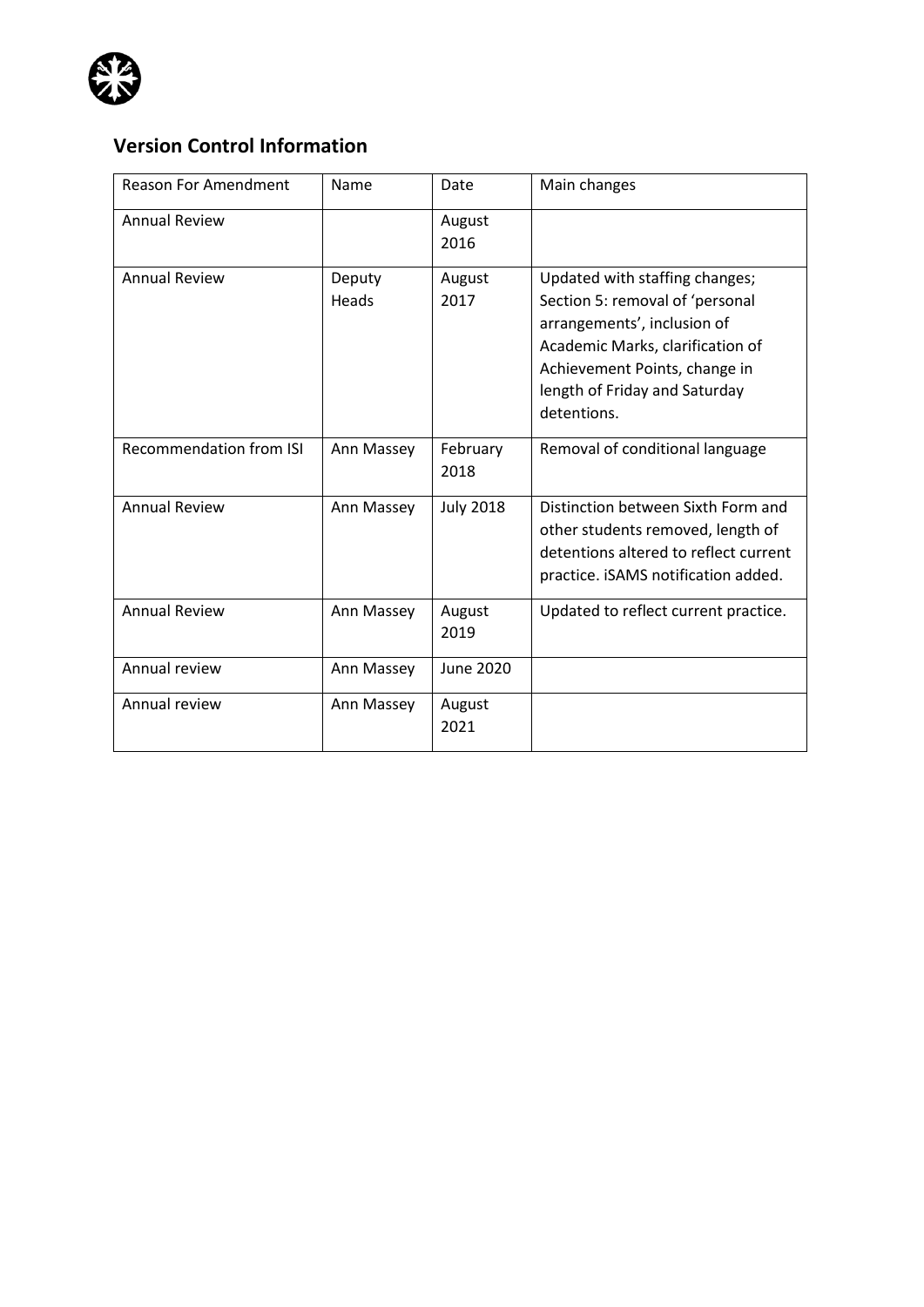

# **1 Aims of this Policy**

- To provide a caring and supportive environment in which students are able to distinguish right from wrong;
- To develop a positive climate, based on care, courtesy and consideration for others, for the whole school;
- To provide an atmosphere in which students can learn well and teachers can teach effectively;
- To promote good relationships throughout the school, both between adults and students and between students;
- To develop respect for school and personal property;
- To encourage students to use their initiative and accept responsibility for their behaviour and progress;
- To show students that their work and good behaviour is valued, and to help maintain high expectations;
- To ensure a consistent approach to rewards and sanctions so that students feel that the systems are fair;

# **2 Student Contracts**

To support a student receiving a fixed term exclusion and who would thereby be at risk of permanent exclusion if he/she were to commit another breach of the School Rules, the student will be encouraged to sign a Student Contract in which he/she will agree to a number of targets for the improvement of his/her behaviour and/or academic performance. As part of this support he/she will also be encouraged to see the school counsellor.

# **3 Academic Support Strategy**

This may include the following:

- A daily Report Card or Target Card;
- One-to-one sessions with subject teachers;
- Assigned a subject mentor
- Referral to Learning Support;
- In the Sixth Form, Free Periods can be replaced with supervised Monitored Study Periods in the Library;
- Referral to the school counsellor where factors like motivation are an issue.

# **4 Pastoral Support Strategy**

This may include the following:

- A daily Behavioural Report;
- Close monitoring by the Tutor or Head of Year/Section;
- Assigned a staff mentor
- Referral to the school counsellor or chaplain. This may be particularly helpful where behaviour or anger management is an issue, or where relationships between students, or a student and staff are a problem;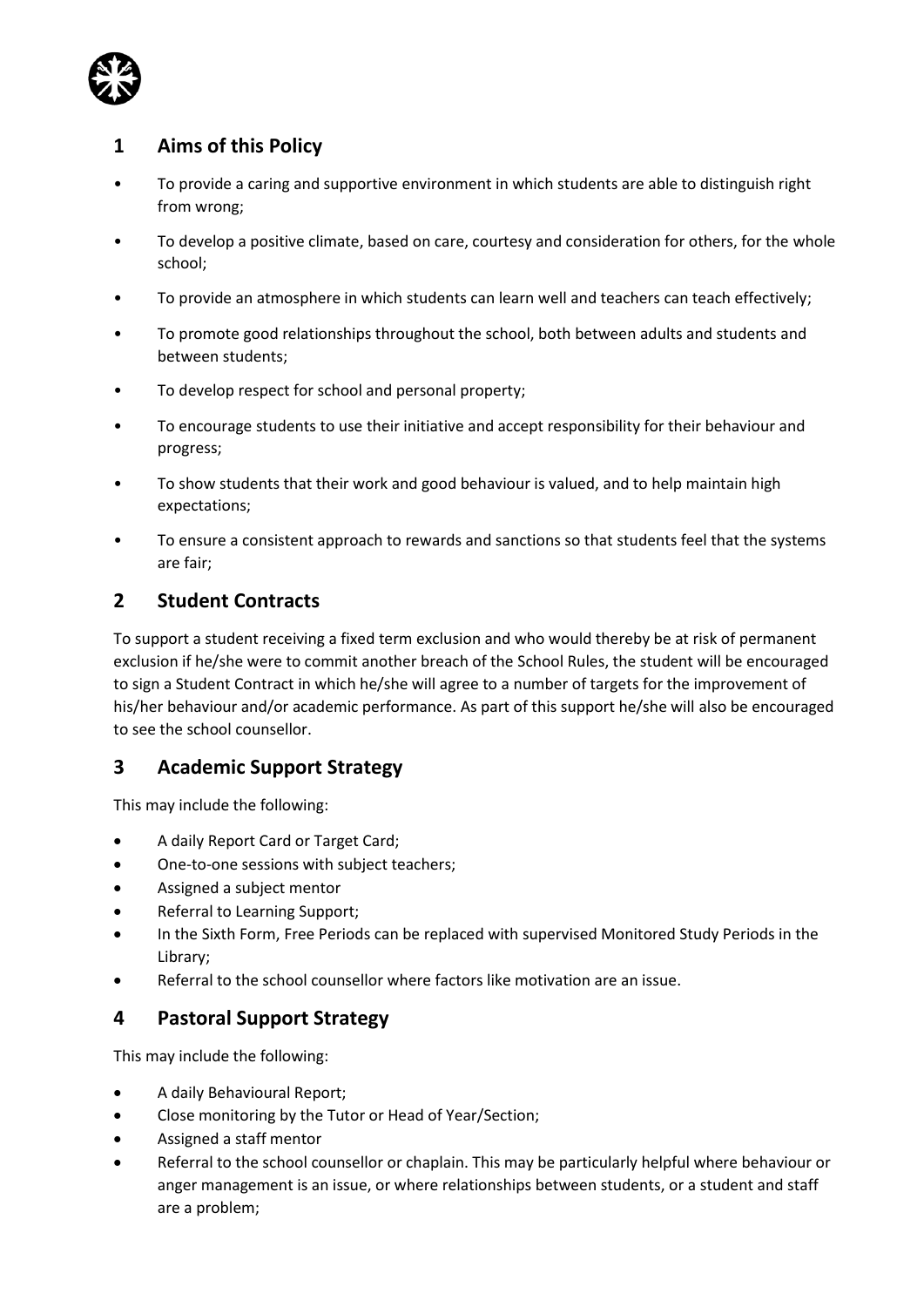

- Referral to an appropriate outside agency, such as CAMHS;
- A Pastoral Support Plan may be put in place for students who are at risk of exclusions, or whose behaviour is deteriorating rapidly.

# **5 Rewards, Sanctions and Support Mechanisms**

### **Achievement points**

Achievements points exist to record praiseworthy effort, behaviour and pieces of work. They are entered and recorded on iSAMS. Notification is automatically sent home as soon as the point is entered via the iSAMS robot. Accumulated achievements points will be celebrated through the issuing of certificates and prizes. In addition, the Lower School celebrates the Form of the Week and Star of the week based on accumulation of achievement points and general conduct.

#### **Behaviour Marks and Academic Marks**

If, following a verbal warning, a student does not conform to expectations, a Behaviour Mark or an Academic Mark will be given. The distinction between the two marks is important as this enables the form tutor and Head of Year to offer appropriate support.

A mark is the first level of sanction and is recorded into iSAMS. Notification of the mark, which includes details of why it was issued, is automatically generated and communicated to parents via the iSAMS robot. Therefore, a conversation must be held between student and teacher to explain why the mark was issued before the mark is entered onto iSAMS. An accrual of marks will lead to the Form Tutor or Deputy/Head of Section escalating the sanction and/ or offering appropriate support.

#### **Lunchtime Supervision**

These are used for work which has not been completed to a satisfactory standard, or submitted on time, or not been completed at all. In the Lower School, they are also used for accumulated behavior marks before a student is placed in a Friday night detention. A notification is sent home via the iSAMS robot.

These take place every day from 1300 - 1330 and are supervised by a Deputy Head of Section as part of the duty rota.

Students accumulating significant numbers of lunchtime supervisions will incur further sanctions.

### **Friday After School Detention**

These are a more serious sanction. Friday detentions are for offences against the person or community e.g. insolence, petty vandalism, rudeness, inappropriate behaviour following the issue of behavior marks or for behaviour that represents a more serious breach of the school rules. They can also be used for academic concerns. **Teaching staff always liaise with the pastoral teams in the relevant section before placing a student in a Friday detention.**

These detentions last for 90 minutes and a notification is sent home via the iSAMS parent portal. The Head of Section will automatically contact home if students miss detention. A student getting three Friday detentions will be a trigger for further action, usually a Saturday morning detention. Friday detentions take precedence over other school activities, unless the Deputy Head approves otherwise. Friday detention duty is on a staff rota system and is taken by the Heads of Section.